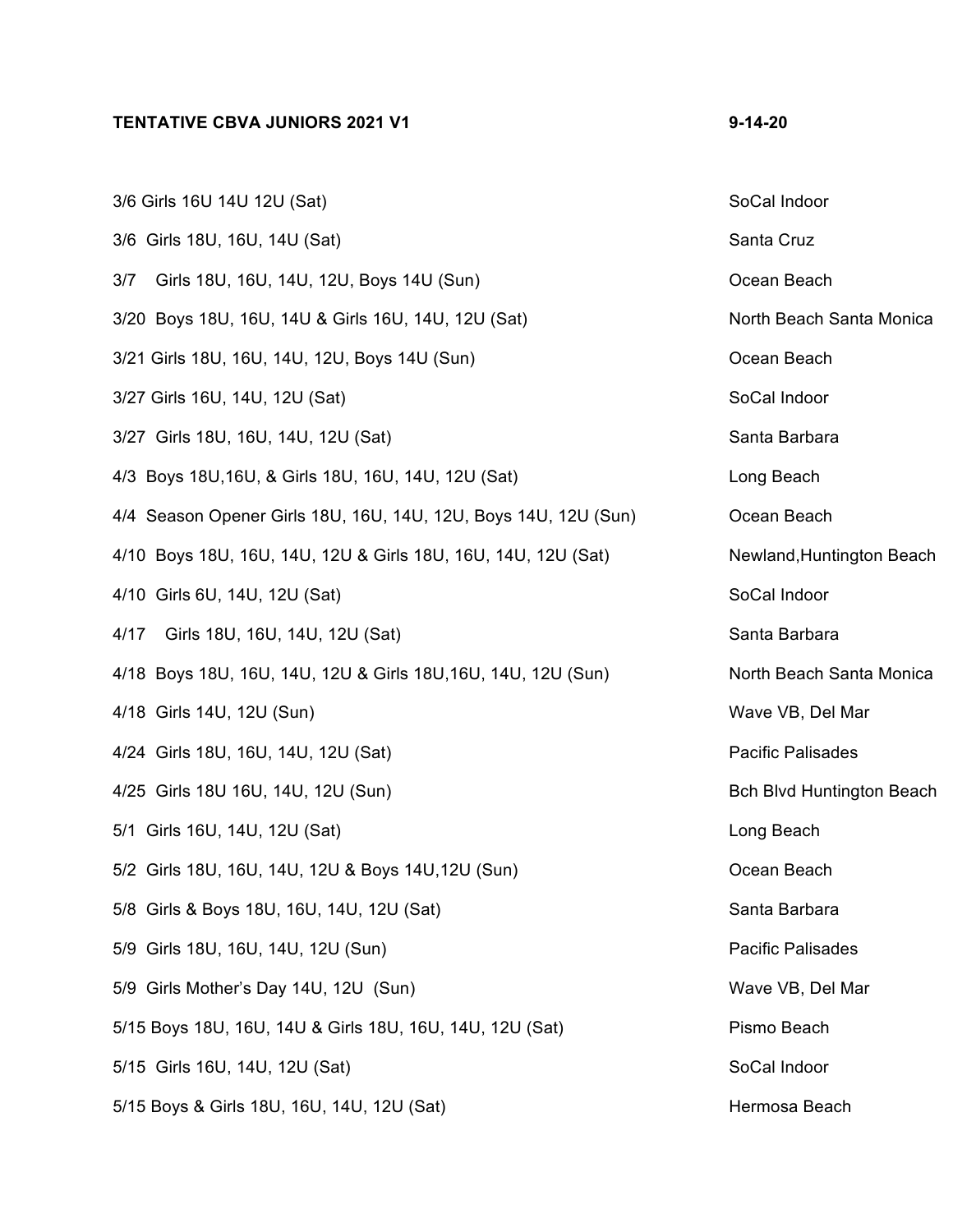| 5/16 Boys & Girls Girls 18U, 16U, 14U, 12U (Sun)                | Long Beach               |
|-----------------------------------------------------------------|--------------------------|
| 5/22 Boys & Girls Girls 18U, 16U, 14U, 12U (Sat)                | Santa Barbara            |
| 5/22-23 Tour Stop 1 Ocean Park                                  |                          |
| 5/22 Girls 16U & 12U (Sat)                                      | Ocean Park, SM           |
| 5/23 Girls 18U & 14U (Sun)                                      | Ocean Park, SM           |
| 5/22 Girls 16U, 12U (Sat)                                       | <b>Wave VBCourts</b>     |
| 5/23 Girls 14U (Sun)                                            | <b>Wave VBCourts</b>     |
| 5/22 Girls 18U, 14U (Sat)                                       | <b>Pacific Palisades</b> |
| 5/23 Girls 18U, 16U, 14U, 12U (Sun)                             | Ocean Beach              |
| 6/2 Girls 18U, 16U, 14U, 12U (Wed)                              | Santa Cruz               |
| 6/5 Boys 18U, 16U, 14U, 12U & Girls 18U, 16U, 14U, 12U (Sat)    | Manhattan Beach Pier     |
| 6/5 Girls 16U, 14U, 12U (Sat)                                   | SoCal Indoor             |
| 6/5 Moondoggies Beach Club Boys 18U, 16U, 14U & Girls all (Sat) | Pismo Beach              |
| 6/6 Boys 18U, 16U, 14U, Girls 18U, 16U, 14U, 12U (Sun)          | <b>Pacific Palisades</b> |
| 6/6 Girls 14U, 12U (Sun)                                        | Wave, Del Mar            |
| 6/9 Girls 18U, 16U, 14U (Wed)                                   | Santa Cruz               |
| 6/10 Girls 18U, 16U, 14U, 12U (Thurs)                           | Rosecrans                |
| 6/12 Girls 18U, 16U, 14U, 12U (Sat)                             | <b>Pacific Palisades</b> |
| 6/13 Girls 18U, 16U, 14U, 12U & Boys 14U, 12U (Sun)             | Ocean Beach              |
| 6/15 Boys 18U, 16U, 14U, 12U & Girls 18U, 16U, 14U, 12U (Tues)  | Long Beach               |
| 6/16 Tour Stop #2 Girls 18U, 16U, 14U, 12U (Wed)                | Santa Cruz               |
| 6/16 Jr. Pacific Palisades Open Girls 18U, 16U, 14U, 12U (Wed)  | <b>Pacific Palisades</b> |
| 6/17 Girls 18U, 16U, 14U, 12U (Thurs)                           | Rosecrans                |
| 6/18 Girls 16U, 14U (Fri)                                       | Monterey                 |
| 6/19 Boys 18U, 16U, 14U, 12U & Girls 18U, 16U, 14U, 12U (Sat)   | Long Beach               |
| 6/20 Tour Stop 3 Boys & Girls 18U, 16U, 14U, 12U (Sun)          | <b>Pacific Palisades</b> |
|                                                                 |                          |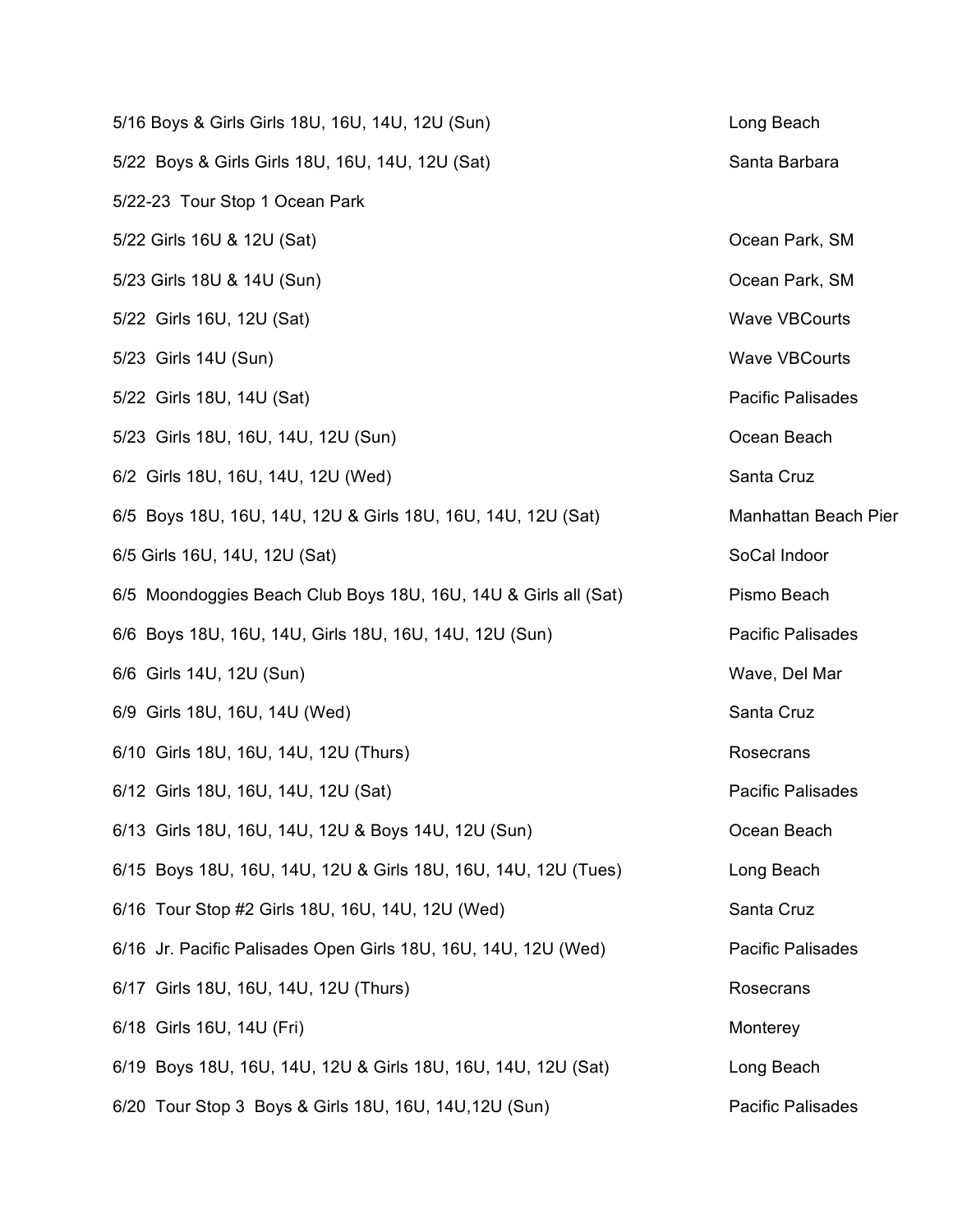| 6/20 Father's Day Family: 18U, 14U, 12U (Sun)                         | Ocean Beach              |
|-----------------------------------------------------------------------|--------------------------|
| 6/22 Boys 16U, 14U, & Girls 18U, 16U, 14U, 12U (Tues.)                | Long Beach               |
| 6/23 Girls 18U, 16U, 14U, 12U (Wed)                                   | Santa Cruz               |
| 6/24 Boys 18U, 16U, 14U, 12U & Girls 18U, 16U, 14U, 12U (Thurs.)      | North Beach Santa Monica |
| 6/25 Girls 16U, 14U (Fri)                                             | Monterey                 |
| 6/27 Girls 18U, 16U, 14U, 12U (Sun)                                   | Ocean Beach              |
| 6/29 Boys 16U, 14U, Girls 18U, 16U, 14U, 12U (Tue)                    | Long Beach               |
| 6/30 Girls 18U, 16U, 14U, 12U (Wed)                                   | Santa Cruz               |
| 7/3 Girls 16U, 14U (Sat)                                              | Monterey                 |
| 7/3 Girls 16U, 12U (Sat)                                              | Wave VB, Del Mar         |
| 7/4 Firecracker Classic: Girls 14U (Sun)                              | Wave VB, Del Mar         |
| 7/5 Queen Style 18U, 16U, 14U, 12U(Mon)                               | North Beach Santa Monica |
| 7/6 Queen Style 14U, 12U (Tues)                                       | North Beach Santa Monica |
| 7/6 Girls 18U, 16U (Tues)                                             | So Cal Indoor            |
| 7/7 Girls 16U, 14U, 12U (Wed)                                         | Santa Cruz               |
| 7/8 Tour Stop 4 Rosecrans/Marine                                      |                          |
| 7/8 Tour Stop 4 Boys 18U, 16U, 14U, 12U (Thurs)                       | <b>Marine Street</b>     |
| 7/8 Tour Stop 4 Girls 18U, 16U, 14U, 12U (Thurs)                      | Rosecrans                |
| 7/9 Girls & Boys 18U, 16U, 14U, 12U, (Fri)                            | North Beach Santa Monica |
| 7/10 Dig Magazine Boys 18U, 16U, 14U & Girls 18U, 16U, 14U, 12U (Sat) | Pismo Beach              |
| 7/10-11 Tour Stop 5 / Jr. Manhattan Open                              |                          |
| 7/10 Boys 16U, 12U & Girls 18U, 16U (Sat)                             | <b>Manhattan Pier</b>    |
| 7/11 Boys 18U, 14U & Girls 14U, 12U (Sun)                             | <b>Manhattan Pier</b>    |
| 7/11 Girls 18U, 16U, 14U, 12U (Sun)                                   | Ocean Beach              |
| 7/14 Boys only Tour Stop 18U, 16U, 14U & Girls 16U, 14U, 12U (Wed)    | Santa Cruz               |
| 7/14 Boys 18U, 16U, 14U, 12U & Girls 18U, 16U, 14U, 12U (Wed)         | Pacific Palisades        |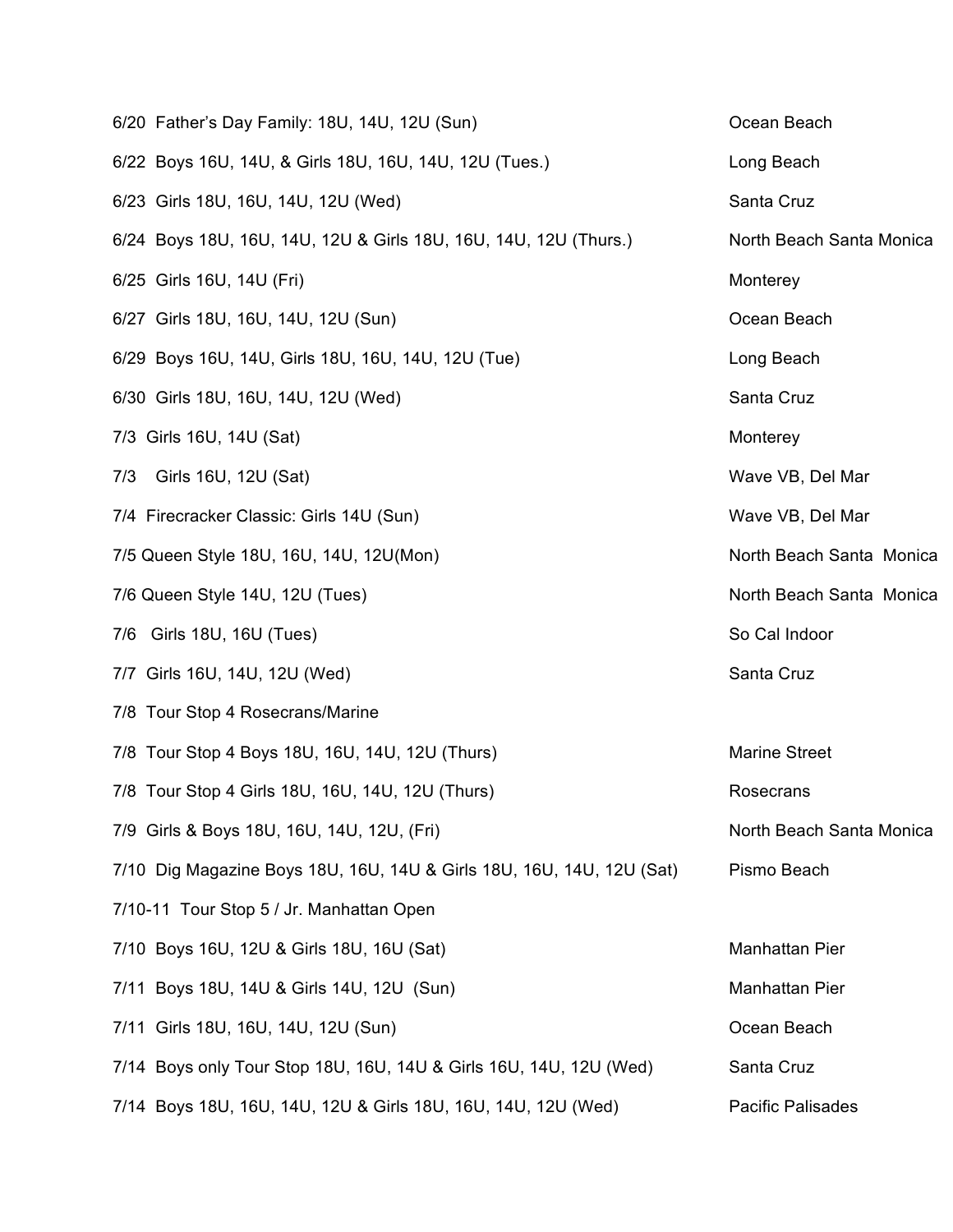| 7/15 Boys 18U, 16U, 14U, 12U & Girls 18U, 16U, 14U, 12U (Thurs)       | Long Beach                |
|-----------------------------------------------------------------------|---------------------------|
| 7/17 Tour Stop 6 Boys & Girls 18U, 16U, 14U, 12U (Sat)                | Santa Barbara             |
| 7/18 Boys 18U, 16U, 14U, 12U & Girls 18U, 16U, 14U, 12U (Sun)         | Ocean Beach               |
| 7/20 Boys 18U, 16U, 14U, 12U & Girls 18U, 16U, 14U, 12U (Tue)         | Long Beach                |
| 7/21 MB Surf Boys 18U, 16U, 14U, 12U & Girls 18U, 16U, 14U, 12U (Wed) | <b>Marine Street</b>      |
| 7/21 Girls 16U, 14U, 12U (Wed)                                        | Santa Cruz                |
| 7/22-23 Tour Stop 7 North Beach, Santa Monica                         |                           |
| 7/22 Girls 18U, 16U, Boys 18U, (Thurs)                                | North Beach Santa Monica  |
| 7/23 Boys 16U, 14U, 12U, Girls 14U, 12U (Fri)                         | North Beach Santa Monica  |
| 7/24 Boys & Girls 18U, 16U, 14U (Sat)                                 | Pismo Beach               |
| 7/24 Boys & Girls 18U, 16U, 14U, 12U, 10U (Sat)                       | Newland, Huntington Beach |
| 7/25 Boys 18,16,14,12 & Girls 18U, Girls 16U,14U, 12U (Sun)           | <b>Pacific Palisades</b>  |
| 7/27 Tour Stop 8 Boys & Girls 18U, 16U, 14U, 12U (Tue)                | Long Beach                |
| 7/28 Girls 18U, 16U, 14U, 12U (Wed)                                   | Santa Cruz                |
| 7/28 MB Surf VB Boys 18U, 16U, 14U, 12U & Girls 16U, 14U (Wed)        | <b>Marine Street</b>      |
| 7/29-7/30 Tour Stop 9 Laguna Beach-Girls Only                         |                           |
| 7/29 Tour Stop #9 Girls 16U, 12U (Thurs)                              | Laguna Beach              |
| 7/30 Tour Stop #9 G18U, (Fri)                                         | Laguna Beach              |
| 7/31 Boys 18U, 16U, 14U, 12U & Girls 18U, 16U, 14U, 12U (Sat)         | <b>Pacific Palisades</b>  |
| 8/1 Tour Stop #10 Girls 16U, 14U, 12U (Sun)                           | Ocean Beach               |
| 8/2 Tour Stop #9 Girls 14U (Mon)                                      | Laguna Beach              |
| 8/3 Boys 16U, 14U (Tues.)                                             | Laguna Beach              |
| 8/3 Boys 18U, 12U & Girls 18U, 16U, 14U, 12U (Tue)                    | Long Beach                |
| 8/4 Tour Stop #10 Girls 18U and Boys 18U, 16U, 14U, 12U (Wed)         | Ocean Beach               |
| 8/4 Boys 18U, 16U, 14U, Girls 18U, 16U, 14U, 12U (Wed)                | Pacific Palisades         |
| 8/6 Boys & Girls 16U, 14U, 12U (Fri)                                  | Rosecrans                 |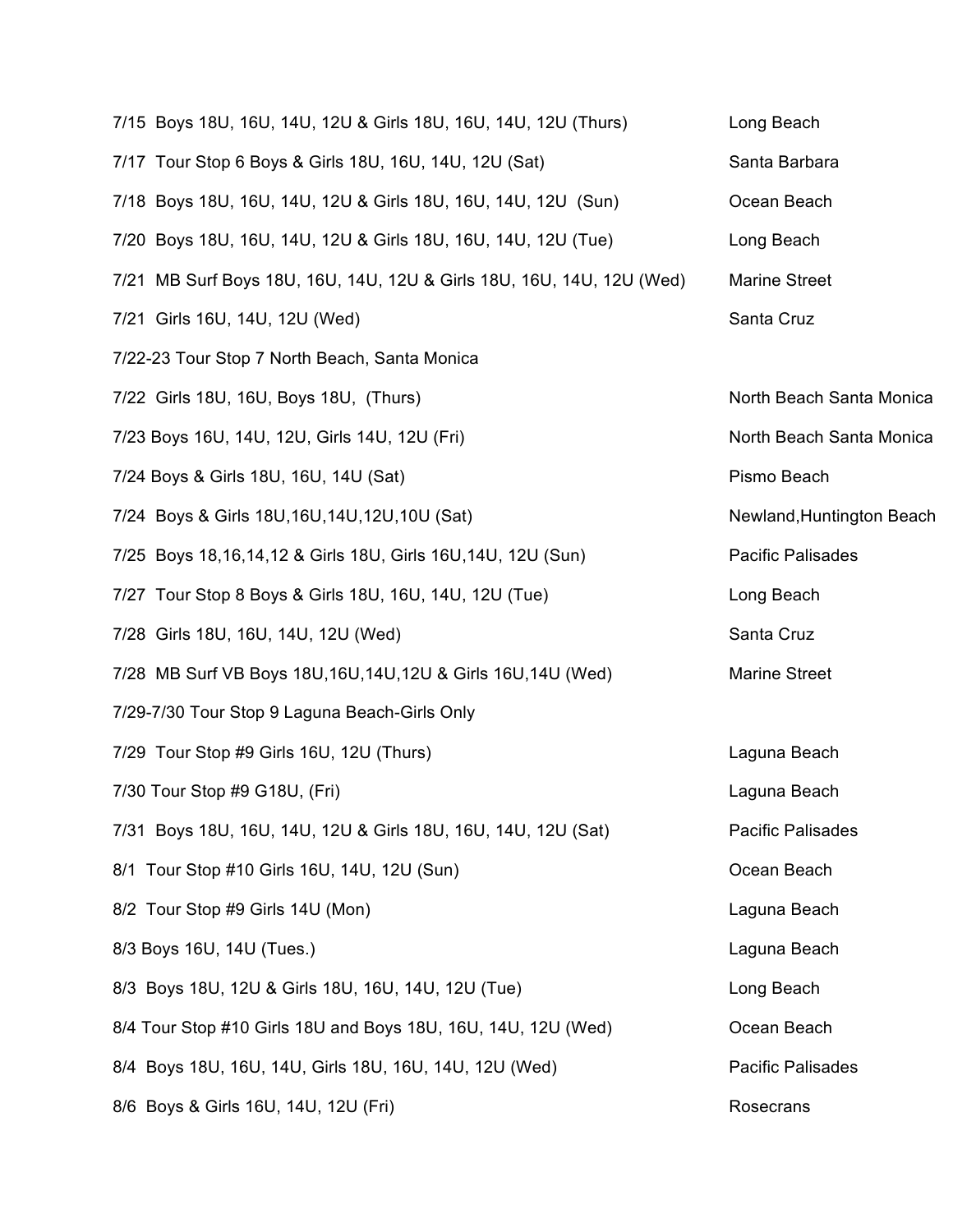| 8/7 Boys & Girls 18U, 16U, 14U, 12U (Sat)                     | <b>Pacific Palisades</b>   |
|---------------------------------------------------------------|----------------------------|
| 8/8 Tour Stop #11 Boys & Girls 18U, 16U, 14U, 12U (Sun)       | Newland, Huntington Beach  |
| 8/10 Boys 18U, 16U, 14U, 12U & Girls 18U, 16U, 14U, 12U (Tue) | Long Beach                 |
| 8/10 Girls 16U, 14U, 12U (Tue)                                | SoCal Indoor               |
| 8/11 Boys 18U, 16U, 14U, 12U & Girls 18U, 16U, 14U, 12U (Wed) | Rosecrans                  |
| 8/14-15 Jr. Hermosa Beach Open, Tour Stop 12                  |                            |
| 8/14 Boys & Girls 18U & 12U (Sat)                             | Hermosa Beach              |
| 8/15 Boys & Girls 16U & 14U (Sun)                             | Hermosa Beach              |
| 8/15 Girls 14U, 18U (Sun)                                     | Wave VB, Del Mar           |
| 8/21-22 Cal Cup - Tour Stop Winners Only (Sat)                | Ocean Park /SM             |
| 8/22 Championship Coed 18U 16U, 14U, 12U, 10U mixed(Sun)      | Bch Blvd, Huntington Beach |
| 8/22 Girls 18U, 16U, 14U, 12U (Sun)                           | Ocean Beach                |
| 8/28 King & Queen Style 16U, 14U, 12U (Sat)                   | North Beach Santa Monica   |
| 9/4 Girls 16U, 14U, 12U (Sat)                                 | SoCal Indoor               |
| 9/4 Girls 16U, 14U, 12U, Boys 16U, 14U, 12U (Sat)             | Manhattan Pier             |
| 9/5 Girls 16U, 14U, 12U, Boys 16U, 14U, 12U (Sun)             | Long Beach                 |
| 9/4 Labor Day Classic: Girls 16U, 12U (Sat)                   | <b>Wave VBCourts</b>       |
| 9/5 Labor Day Classic: Girls 14U (Sun)                        | <b>Wave VBCourts</b>       |
| 9/12 Girls and Boys 18U, 16U, 14U, 12U (Sun)                  | Ocean Beach                |
| 9/12 Girls 16U, 14U, 12U, Boys 16U, 14U (Sun)                 | Huntington Beach           |
| 9/18 Girls 16U, 14U, 12U, Boys 16U, 14U (Sat)                 | North Beach Santa Monica   |
| 9/19 Girls 14U, 12U (Sun)                                     | Wave VB, Del Mar           |
| 9/25 Girls 16U, 14U, 12U (Sat)                                | Long Beach                 |
| 9/26 Girls 18U, 16U, 14U, 12U (Sun)                           | Ocean Beach                |
| 10/2 Boys 18U, 16U, 14U, 12U (Sat)                            | Santa Barbara              |
| 10/2 Girls 16U, 14U, 12U (Sat)                                | SoCal Indoor               |